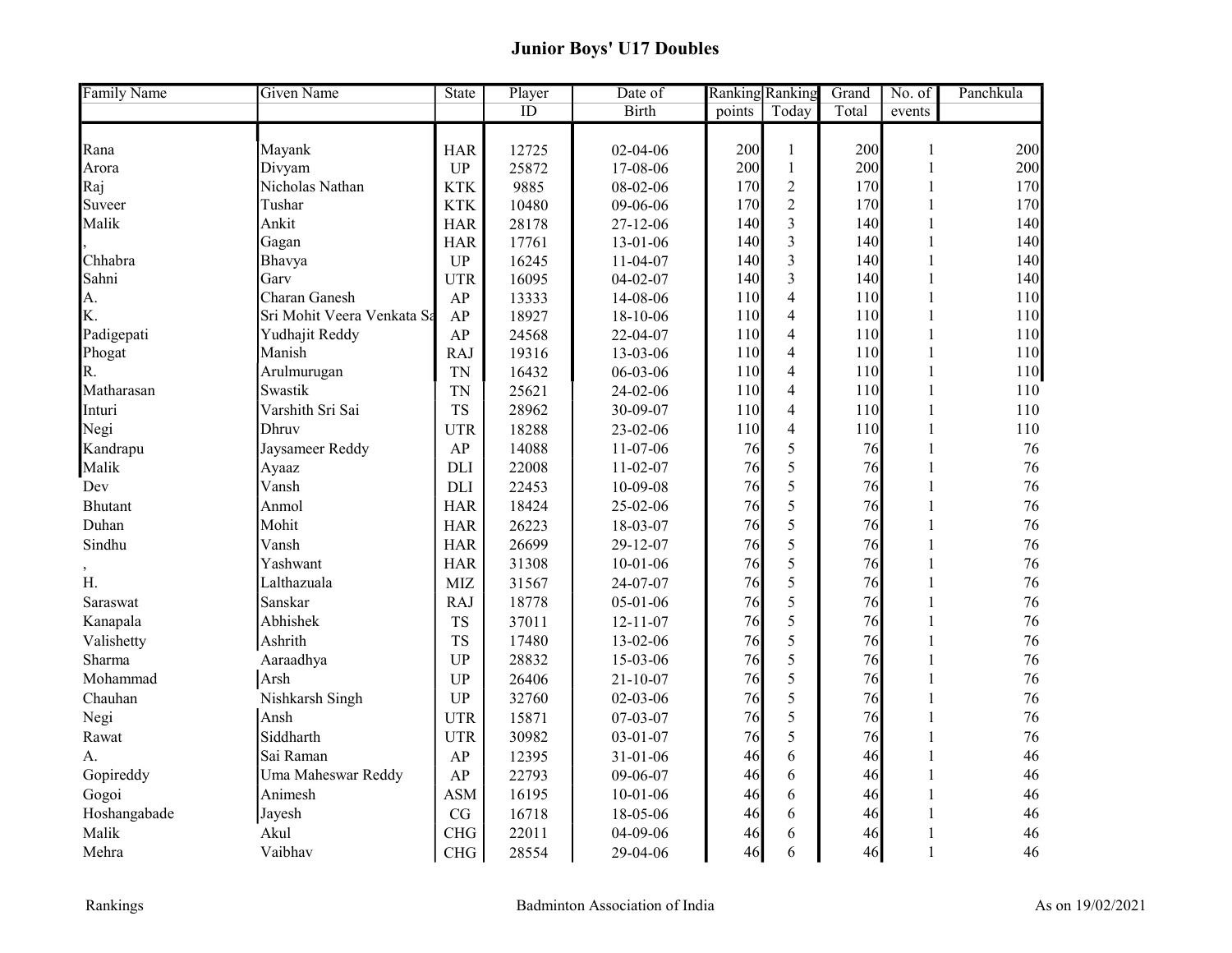## Junior Boys' U17 Doubles

| Sharma      | Aumkaran       | <b>HAR</b> | 20783 | 12-01-07       | 46 | 46 | 46 |
|-------------|----------------|------------|-------|----------------|----|----|----|
| Sihag       | Ishaan         | <b>HAR</b> | 18392 | $02 - 07 - 07$ | 46 | 46 | 46 |
| Suresh S.M. | Aman           | <b>KER</b> | 21793 | $20 - 02 - 06$ | 46 | 46 | 46 |
| Latheesh    | <b>Bharath</b> | <b>KER</b> | 21073 | 12-07-07       | 46 | 46 | 46 |
| Baptist     | Anien Chris    | <b>KTK</b> | 26818 | 20-08-07       | 46 | 46 | 46 |
| A. R.       | Sumith         | <b>KTK</b> | 36807 | $09-06-07$     | 46 | 46 | 46 |
| Sonawane    | Prajwal        | <b>MAH</b> | 7575  | $31 - 12 - 06$ | 46 | 46 | 46 |